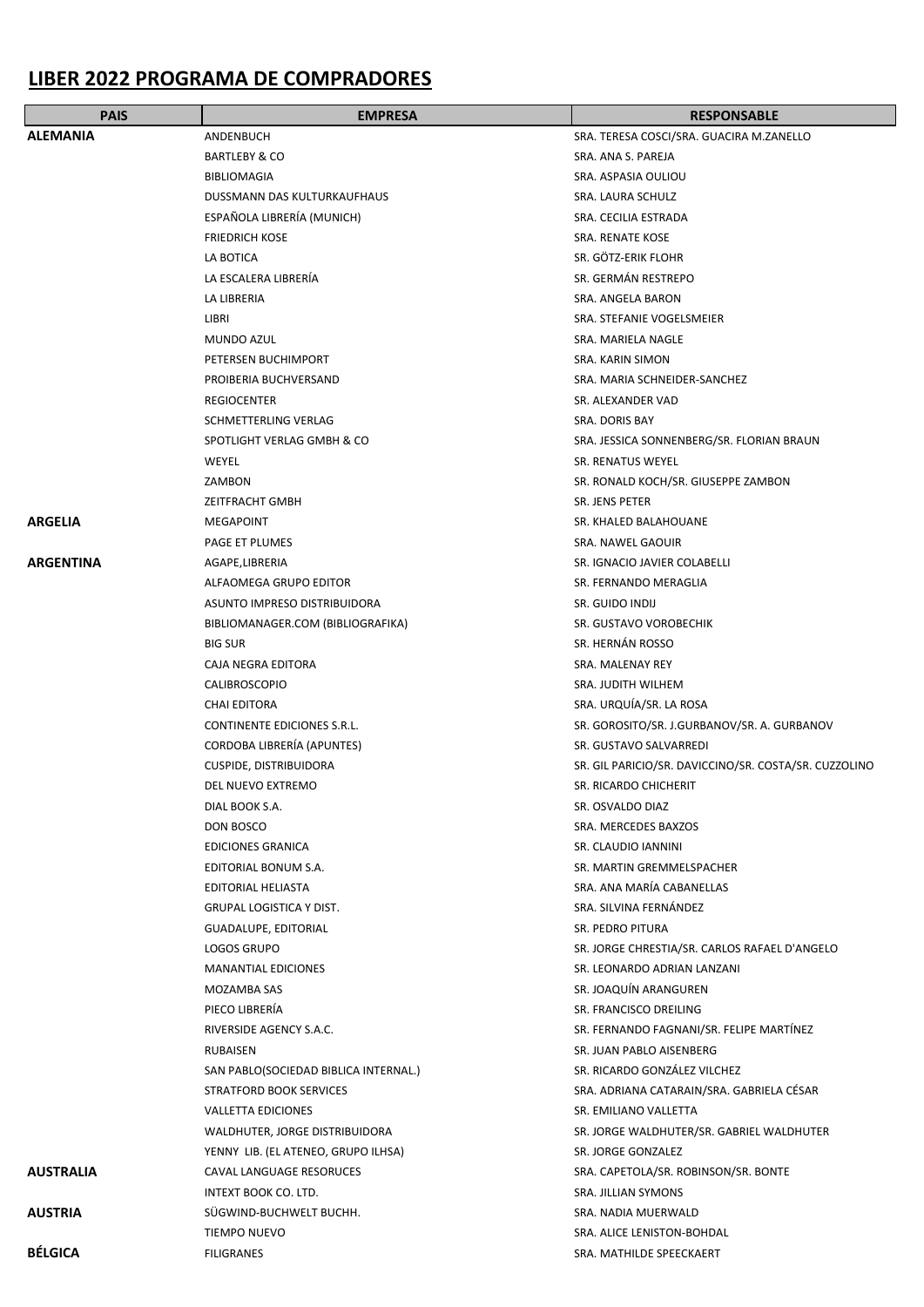|                             | <b>INTERTAAL</b>                                    | SR. BOONSTRA-MORLOG/SRA. BOOS/SR. DE LAET     |
|-----------------------------|-----------------------------------------------------|-----------------------------------------------|
|                             | PUNTO Y COMA LIBR. (YEBRA)                          | SR. ROBERTO MORIANA                           |
|                             | STANDAARD BOEKHANDEL PA                             | SRA. CATHY PIESSENS/SR. GIOVANNI COUDEVILLE   |
| <b>BOLIVIA</b>              | <b>BAÚL LIBROS</b>                                  | SR. CONSTANTINO CANAVIRIA                     |
|                             | CADENA DE LIBRERÍAS VERITO (MUNDOLIBROS)            | SR. FRANCISCO MERCADO/SRA. GILDA VALDIVIA     |
|                             | CAFÉ ATENEO LIBRERÍA                                | SRA. RITA GRAVATO DE ROCA                     |
|                             | CASA DEL SABER                                      | SRA. MARIA MARLENE MARQUEZ FLORES             |
|                             | CÁTEDRA DEL SABER                                   | SRA. BLANCA DORVAL                            |
|                             | DIFUSORA CULTURAL SAN ANDRÉS                        | SR. FERNANDO RAMÍREZ                          |
|                             | DON BOSCO EDITORIAL                                 | SR. VÍCTOR BARRETO                            |
|                             | GISBERT Y CIA.S.A.                                  | SR. ANTONIO SCHULCZEWSKI/SR. SERGIO GARCÍA    |
|                             | HIJAS DE SAN PABLO, LIBRERÍA                        | HNA. INMACULATA RAMOLO                        |
|                             | LITEXSA BOLIVIANA                                   | SRA. CARLA Mª BERDEGUE                        |
|                             | <b>MOON BOOKS</b>                                   | SRA. CINTHIA DORVAL                           |
|                             | SABER ES PODER DISTRIBUIDORA CULTURAL               | SRA. EVA GALEÁN/SRA. LORENA GUERRERO          |
|                             | SAN PABLO, LIBRERÍA                                 | SRA. ROSARIO FRANCO                           |
|                             | <b>TORRE REPRESENTACIONES</b>                       | SRA. MELANIE OLIVERA                          |
|                             | <b>VERBO DIVINO EDITORIAL</b>                       | P. SAVIO NEDUPILLIL                           |
|                             | YACHAIHUASY LIBRERÍA                                | SR. VIDAL MARQUEZ FLORES                      |
| <b>BOSNIA Y HERZEGOVINA</b> | <b>BUY BOOK</b>                                     | SR. DAMIR UZUNOVIC                            |
| <b>BRASIL</b>               | ABROAD NEGOCIOS E REPRESENTAÇÕES                    | SRA. DENYA M. RABELO                          |
|                             | <b>CULTURA LIVRARIA</b>                             | SRA.TIEME/SR. SCHIL/SRA. VENCIGUERRA          |
|                             | DISAL.DISTR.ASOCIADOS LIVROS                        | SR. FRANCISCO CANATO                          |
|                             | LOYOLA DIST.                                        | SR. VITOR TAVARES/SR. ROGÉRIO REIS            |
|                             | <b>PAULINAS</b>                                     | HNA. FLAVIA REGINATO                          |
|                             | PAULUS EDITORA                                      | P. MARIO ALBERTO NAHUELPAN                    |
|                             | QUADRANTE.SO.PUBLICA.CULTURAIS                      | SR. MARCELO MIYAMOTO                          |
|                             | SPECIAL BOOK SERVICES                               | SRA. ELISA VAREIRO                            |
|                             | SUR DIST.                                           | SR. MARCELO DUVIDOVICH                        |
|                             | VOZES, EDITORA                                      | SR. JOSE MARIA DA SILVA                       |
|                             | ZAMBONI COMERCIO DE LIVROS                          | SR. RICARDO ZAMBONI/SR. LUIGI ZAMBONI         |
| <b>BULGARIA</b>             | <b>COLIBRI PUBLISHERS</b>                           | SR. RAYMOND WAGENSTEIN/SRA. EKATERINA VITKOVA |
|                             | <b>HELIKON</b>                                      | SR. DANCHO DIMITROV PANAYOTOV                 |
|                             | <b>HERMES PUBLISHER EOOD</b>                        | SR. STOYO VARTOLOMEEV                         |
| <b>CANADÁ</b>               | CASTILLA BOOKS                                      | SR. ISAAC RAYAS                               |
|                             | D.E.C.E.L.A. (LIB.LAS AMERICAS)                     | SR. FRANCISCO HERMOSIN                        |
|                             | MICHEL FORTIN LIBRERIA                              | SR. RONALD THIBAULT                           |
|                             | <b>TORONTO SPANISH BOOKS - BOLISBOOKS</b>           | SRA. SONIA ALVAREZ/SR. VLADIMIR GRAVERAN      |
| <b>CHILE</b>                | ALFAOMEGA GRUPO EDITOR                              | SR. FERNANDO MERAGLIA                         |
|                             | ANTARTICA, LIBROS                                   | SR. JOSÉ LUIS SANGUINETTI                     |
|                             | BIBLIOGRAFICA INTERNACIONAL                         | SRA. NORGIA NIÑO                              |
|                             | CAJON DE SASTRE (TAJAMAR EDITORES)                  | SR. ALEJANDRO KANDORA                         |
|                             | CATALONIA EDITORIAL                                 | SR. ARTURO INFANTE/SR. RODRIGO MEZA           |
|                             | CONTRAPUNTO (PUBLI. TÉCNICAS MEDITERRANEO)          | SR. RAMON ALVAREZ                             |
|                             | <b>CRAZY ALL COMICS</b>                             | SR. NORBERTO DORFLER                          |
|                             | DIAGONAL LIBROS                                     | SR. SERGIO ZANETTI ROSAS/SR. XABIER ALBERDI   |
|                             | DON BOSCO EDITORIAL                                 | SR. HERRERA/SR. POBLETE/SRA. FOCHTMAN         |
|                             | <b>EDICIONES LIBERALIA</b>                          | SR. SERGIO TOLEDO                             |
|                             | EDUARDO ALBERS LIB.                                 | SR. EDUARDO ALBERS                            |
|                             | <b>EDUCARIA</b>                                     | SRA. PAZ CORRAL                               |
|                             | FAMILIA DE NAZARET                                  | SR. MANUEL CAMPAÑA                            |
|                             | FERNANDEZ DE CASTRO                                 | SR. RICARDO BERNASCONI                        |
|                             | <b>GOLDEN BOOK</b>                                  | SR. RUBÉN MONTALVO                            |
|                             | <b>GRUPO LEER MAS HOY. PROYECTOS EDUCATIVOS</b>     | SRA. ROSANA MUÑOZ                             |
|                             | HIJAS DE SAN PABLO                                  | HNA. LAURENZIA BAEK                           |
|                             | <b>JERPLAZ</b>                                      | SRA. GERALDINE PEREZ PLAZA                    |
|                             | LIBERALIA EDICIONES                                 | SRA. BERTA INES CONCHA                        |
|                             | LIBROS MEDICOS (MIGUEL CONCHA)/INTERNACIONAL LIBROS | SRA. CONCHA NORDEMANN/SR. CONCHA CALDERA      |
|                             | MUNDO EMPRESA PERIODISTICA (LIBRERÍA VERBO DIVINO)  | SR. JOSÉ FERNANDO DÍAZ                        |
|                             |                                                     |                                               |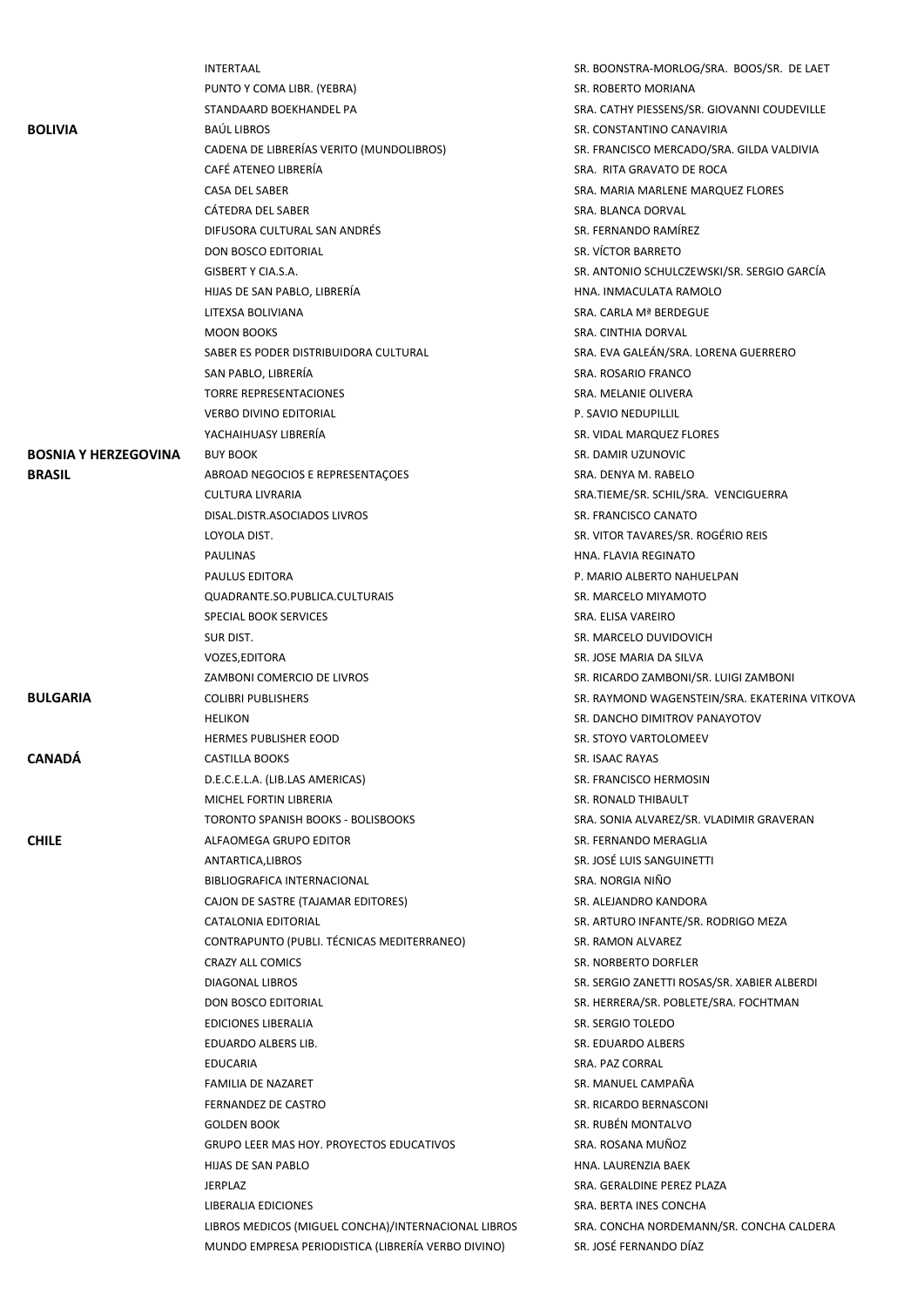|                      | PROA LTDA.LIBRERIA                                    | SR. JUAN PABLO CORREA                       |
|----------------------|-------------------------------------------------------|---------------------------------------------|
|                      | PROSA & POLÍTICA EDITORIAL                            | SR. JAVIER SAELZER                          |
|                      | PUNTO Y COMA LIBRERÍA (SOLIS Y MONTALVO LTDA)         | SR. RICARDO MONTALVO                        |
|                      | RETAIL                                                | <b>SR. PAUL LABORDE</b>                     |
|                      | ZIGZAG                                                | SR. RAMÓN OLACIREGUI/SRA. ALEJANDRA SCHMIDT |
| <b>COLOMBIA</b>      | ALCALDÍA DE MEDELLÍN                                  | SR. HERMAN F. MONTOYA                       |
|                      | ALIANZA DIST. COLOMBIA                                | SRA. OLGA ACEVEDO                           |
|                      | ALPHA EDITORIAL (ALFAOMEGA COLOMBIANA)                | SRA. MARTHA EDNA SUAREZ                     |
|                      | <b>ARTEMIS LIBROS</b>                                 | SR. RAFAEL CHIVATA                          |
|                      | AS EDICIONES                                          | SR. LEONARDO LÓPEZ                          |
|                      |                                                       |                                             |
|                      | BABEL LIBROS                                          | SRA. MARÍA OSORIO                           |
|                      | <b>BIBLIOGRAFICA INTERNACIONAL</b>                    | SR. CUESTA/SR. TOBÓN/SR. MONTOYA            |
|                      | <b>BIBLIOTECA ARANJUEZ</b>                            | SRA. SORANI RICO CARRILLO                   |
|                      | <b>BIBLIOTECA CALDAS</b>                              | SRA. LINA MARCELA VELASQUEZ                 |
|                      | CAMARA COLOMBIANA DEL LIBRO                           | SR. EMIRO ARISTIZABAL                       |
|                      | COLEGIO LA ENSEÑANZA                                  | SRA. ANA CRISTINA SÁNCHEZ BARRERA           |
|                      | COMFAMA MEDELLÍN                                      | SRA. ANA MARÍA MONTOYA                      |
|                      | DIDACTICA DISTRIBUIDORA COMERCIAL (DISTRIDIDACTIKA)   | SR. CARLOS JULIO PENAGOS                    |
|                      | <b>ECOE EDICIONES</b>                                 | SR. IGNASI PUIG                             |
|                      | EDICIONES DE LA U                                     | SR. OSWALDO PEÑUELA                         |
|                      | <b>EDITARTE SAS</b>                                   | SRA. GEIDY CATALINA CASTRILLÓN              |
|                      | EUROAMERICA EDICIONES                                 | SR. CARLOS A. MATEUS/SR. RAMÓN R.MATEUS     |
|                      | EUROLIBROS (EUROPEA DE LIBROS)                        | SR. CARLOS JIMÉNEZ                          |
|                      | FONDO CULTURAL IBEROAMERICANO                         | SR. HERNANDO TINJACA                        |
|                      | FONDO DE CULTURA ECONOMICA                            | SR. ALVARO VELARCA                          |
|                      | FUNDACIÓN EDITORES VERBO DIVINO                       | P. NELSON ANIL VÁZQUEZ                      |
|                      | <b>GAVIOTA</b>                                        | SRA. FABIOLA RAMOS                          |
|                      | <b>GRAMMATA LIBRERÍA</b>                              | SR. WILSON DARIO MENDOZA                    |
|                      | GRUPO EDITORIAL MONSERRATE (CICERÓN)                  | SR. JUAN PABLO FAJARDO/SR. ENRIQUE FAJARDO  |
|                      | <b>GRUPO PENTA DISTRIBUIDORES</b>                     | SRA. LUZ STELLA MACÍAS                      |
|                      | HIJAS DE SAN PABLO                                    | HNA. CARMEN YANET ALVAREZ                   |
|                      | <b>HIPERTEXTO SAS</b>                                 | SR. JAIME IVÁN HURTADO                      |
|                      |                                                       |                                             |
|                      | <b>ICARO LIBROS</b>                                   | SR. OROZCO/SR. IDARRAGA                     |
|                      | INTERNACIONAL LIBRERÍA (AMBIENTES DE APRENDIZAJE SAS) | SRA. GLADYS GIL PANESSO                     |
|                      | <b>ITPROCESS</b>                                      | SR. ANDRÉS NARVÁEZ                          |
|                      | JUAN ARTURO GARCÍA R.                                 | SR. D. JUAN ARTURO GARCÍA                   |
|                      | LERNER.LIBRERÍA                                       | SRA. ALBA INÉS ARIAS                        |
|                      | LIBRERÍA SIGLO DEL HOMBRE                             | SRA. MARÍA ELVIRA JARAMILLO                 |
|                      | MUNDO 21 EDICIONES                                    | SR. UBALDO MELO                             |
|                      | NACIONAL, LIBRERIA                                    | SR. FELIPE OSSA                             |
|                      | PANAMERICANA, LIBRERIA                                | SRA. MARÍA CAMILA LUNA ROJAS                |
|                      | PROMOLIBRO                                            | SR. CARLOS ARTURO RANGEL                    |
|                      | R LIBRERO                                             | SR. RICHARD JAVIER CESPEDES                 |
|                      | SALESIANA LIB.                                        | SR. JOSÉ RICARDO ZAMBRANO                   |
|                      | SAN PABLO SOCIEDAD                                    | P. CIRO MONROY                              |
|                      | SIGLO DEL HOMBRE                                      | SRA. EMILIA FRANCO                          |
|                      | SOCIEDAD DE SAN PABLO                                 | SR. CÉSAR LUIS PINEDA                       |
|                      | <b>TEMIS LIBRERIA</b>                                 | SRA. AMANDA LUCÍA BUENO/SR. ERWIN GUERRERO  |
|                      | UNILAT                                                | SR. ANDRÉS CHÁVEZ                           |
|                      | UNIVERSIDAD DE LA SABANA                              | SRA. ELSA CRISTINA ROBAYO                   |
|                      | VERBO DIVINO LIBRERÍA                                 | P. CARLOS EDUARDO BETANCUR                  |
| <b>COREA DEL SUR</b> | ALADIN COMMUNICATIONS                                 | SRA. KYUNG SOOK LEE                         |
|                      | <b>ERIC YANG AGENCY</b>                               | SRA. SEO JOO-HAE                            |
|                      |                                                       |                                             |
|                      | EURO TRADING CO.                                      | SRA. CHANG YU-KYUNG                         |
|                      | IMPRIMA KOREA AGENCY                                  | SR. KIM HONG-GI                             |
|                      | KYOBO BOOK CENTER CO.                                 | SR.SEUNG DU/SRA.LEE/SRA. SUN-YOUNG          |
| <b>COSTA RICA</b>    | BAUM                                                  | SR. JORGE BARRANTES                         |
|                      | <b>BOOKS AND MATERIALS BAMOBAM</b>                    | SRA. JIMENA RAMÍREZ/SR. DAVID POBLETE       |
|                      | CRV INTERNACIONAL DEL OESTE S.A.A                     | SR. ROBERTO PALLA                           |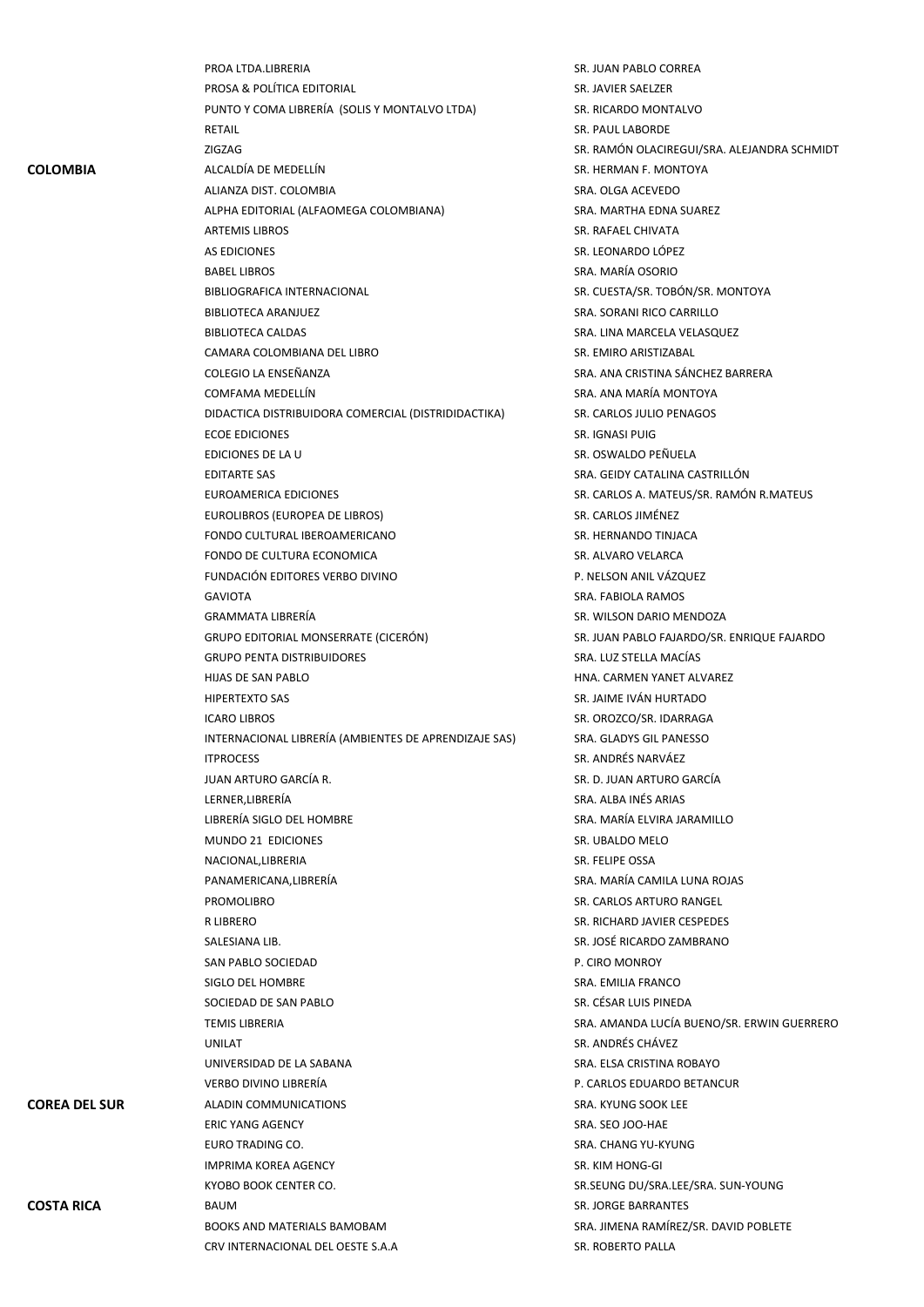|                       | DESARROLLOS CULTURALES COSTARRICENSES                      | SRA. MARIN/SR. CUBERO/SRA. QUESADA                                 |
|-----------------------|------------------------------------------------------------|--------------------------------------------------------------------|
|                       | EDISA.EDI.Y DIST. DEL ITSMO                                | SR. LEOPOLDO ESCOBAR                                               |
|                       | IBEROAMERICANAS, EDICIONES                                 | SR. JOSÉ RAMÓN ARAGÓN                                              |
|                       | <b>JURIDICA EXPOLIBROS</b>                                 | SR. GONZALO A. CHACON                                              |
|                       | <b>KATHOLIKOS</b>                                          | SR. BERNARDO HERRERA                                               |
|                       | LEHMANN, LIBRERIA                                          | <b>SR. ANTONIO LEHMANN</b>                                         |
|                       | NUEVA DECADA, EDITORIAL                                    | SR. EDUARDO MONTECINOS                                             |
|                       | PROVEEDURIA CONFERENCIA EPISCOPAL                          | SR. FÉLIX LEÓN                                                     |
|                       | <b>SAN PABLO</b>                                           | P. HËLMER DE JESUS VASQUEZ                                         |
|                       | <b>VERBO DIVINO</b>                                        | P. MACIEJ JOZEFCZUK                                                |
| <b>CROACIA</b>        | <b>PROFIL KLETT</b>                                        | SRA. LANA KRALJ/SRA. MARTINA GOLUBIC GORONJA                       |
|                       | <b>UDZBENIK</b>                                            | SR. ROBERT SIPEK                                                   |
| <b>DINAMARCA</b>      | <b>CERVANTES BOGHANDEL</b>                                 | SR. FACUNDO                                                        |
| <b>ECUADOR</b>        | AVANTMEDIA CIA, LTDA                                       | SRA. DORIS BAEZ                                                    |
|                       | <b>BOOKMUNDI</b>                                           | SR. MILTON ORDOÑEZ                                                 |
|                       | CENTRO SALESIANO DE PUBLICACIONES PASTORALES               | SR. MARCELO MEJÍA                                                  |
|                       | CODEU (CORP. PARA EL DESARROLLO DE LA EDUC. UNIVERSITARIA) | SRA. ROMERO/SR. BATALLAS/SRA. CAIZA                                |
|                       | <b>CONOSERTE</b>                                           | SR. ROBERTO DANIEL UNDA                                            |
|                       | <b>CORPORACION EDICIONES SAN PABLO</b>                     | SR. OSCAR NEVA                                                     |
|                       | CRAMBURY SERVICES LTDA.                                    | SR. LUIS FERNANDO GUALOTO                                          |
|                       | <b>EL LIBRO</b>                                            | SR. GALO ORDOÑEZ                                                   |
|                       | FUNDACION JESUS DE LA MISERICORDIA (LIBRERÍA ESPIRITUAL)   | SR. FAUSTO GALEANO                                                 |
|                       | <b>JURIDICA ONI</b>                                        | SR. JUAN MIGUEZ                                                    |
|                       | LIBRIMUNDI                                                 | SR. ANGELO GIOVANNY SÁNCHEZ/SRA. INÉS EGAS                         |
|                       | LIMERIN                                                    | SRA. OLGA SOLIS                                                    |
|                       | LIVRARIA (COMERCIALIZADORA NG IMPORT                       | SRA. PATRICIA RUIZ CORNEJO                                         |
|                       | <b>MACROBOOKS ECUADOR</b>                                  | SR. ALEJANDRO CADENA                                               |
|                       | <b>MEGABOOKS ECUADOR</b>                                   | SR. JOSÉ LUIS ORDOÑEZ                                              |
|                       | MR. BOOKS LIBRERÍA - PALABRAS                              | SRA. SUSANA GALARZA                                                |
|                       |                                                            | SR. CÉSAR HERNÁNDEZ                                                |
|                       | <b>MULTILIBRO</b>                                          |                                                                    |
|                       | <b>PLUS LIBROS</b><br>RAYUELA LIBRERÍA                     | SRA. AMPARO TERESA MOYA VALLEJO                                    |
|                       |                                                            | SRA. MONICA VAREA                                                  |
|                       | STUDIUM LIBRERÍA                                           | SRA. MARTÍNEZ/SRA. CHIRIBOGA/SR. RAMOS<br>SR. LAURENTINO FERNANDEZ |
|                       | <b>VERBO DIVINO CENTRO BIBLICO</b>                         | SRA. OLGA NAVARRETE                                                |
|                       | VIDA NUEVA, LIBRERIA                                       |                                                                    |
| <b>EGIPTO</b>         | <b>OSIRIS OFFICE</b>                                       | SR. ALI IBRAHIM ALI HASSAN<br>SRA. SILVIA LÓPEZ DE BARRAZA         |
| <b>EL SALVADOR</b>    | <b>CLASICOS ROXIL</b>                                      | SRA. MARCELA MAZARIEGO/SR. RAFAEL MAZARIEGO                        |
|                       | DISTRIBUIDORA IBEROAMERICANA S.A.                          | SRA. ANA DORYS SALAZAR                                             |
|                       | LA CEIBA<br><b>MULTILIBROS</b>                             | SR. JORGE ERNESTO PEÑA                                             |
|                       | <b>PROLIBROS</b>                                           | SR. OMAR D. ARDILA                                                 |
|                       | SALESIANA LIBRERÍA                                         | SRA. EVELYN CARVAJAL/SRA. TANIA CAÑAS                              |
|                       | SAN PABLO MULTIMEDIA                                       | SR. MANUEL ANTONIO HUGUETT                                         |
|                       | UNIVERSIDAD CENTROAMERICANA JSC LIBRERÍA                   | SRA. KATYA RIVAS                                                   |
| <b>ESLOVAQUIA</b>     | <b>OXICO</b>                                               | SR. JAN STRAPEC                                                    |
| <b>ESLOVENIA</b>      | <b>DZS SOLSKI EPICENTER</b>                                | SRA. MARTA PRAPROTNIK                                              |
|                       | MLADINSKA KNJIGA TRGOVINA (CENTER OXFORD BOOKSHOP)         | SRA. MOJCA MIKUZ/SRA. ANDREA TRENC                                 |
| <b>ESTADOS UNIDOS</b> | !CHAU, LUNA!                                               | SRA. XIMENA DIEGO                                                  |
|                       | ALTAMIRA LIBRERÍA (ESPERANTO MUSIC)                        | SR. CARLOS SOUKI                                                   |
|                       | AMERICAN BOOK GROUP                                        | SR. FRANCISCO VIVES                                                |
|                       | <b>BAIRD GUERRA &amp; ASSOCIATES</b>                       | SR. SANTIAGO BEUNZA                                                |
|                       | <b>BARNES &amp; NOBLE</b>                                  | SR. ERNESTO MARTINEZ                                               |
|                       | <b>BOOKS AND BOOKS</b>                                     | SR. JONAH KAPLAN/SRA. CRISTINA LEBRÓN                              |
|                       |                                                            |                                                                    |
|                       | CHULAINN PUBLISHING CORP.                                  | SR. ALFREDO MARROQUIN/SRA. EDITH FARRO                             |
|                       | <b>CINCO BOOKS CORP</b>                                    | SRA. JENNY LIZARRAGA                                               |
|                       | CONTINENTAL BOOK COMPANY                                   | SRA. LYNETTE HAYAT                                                 |
|                       | D.A.P.                                                     | SRA. ELISA LESHOWITZ                                               |
|                       | <b>EBSCO INFORMATION SERVICES</b>                          | SR. RICARDO GONZÁLEZ                                               |
|                       | FONDO DE CULTURA ECONOMICA                                 | SR. EDGARDO MOCTEZUMA                                              |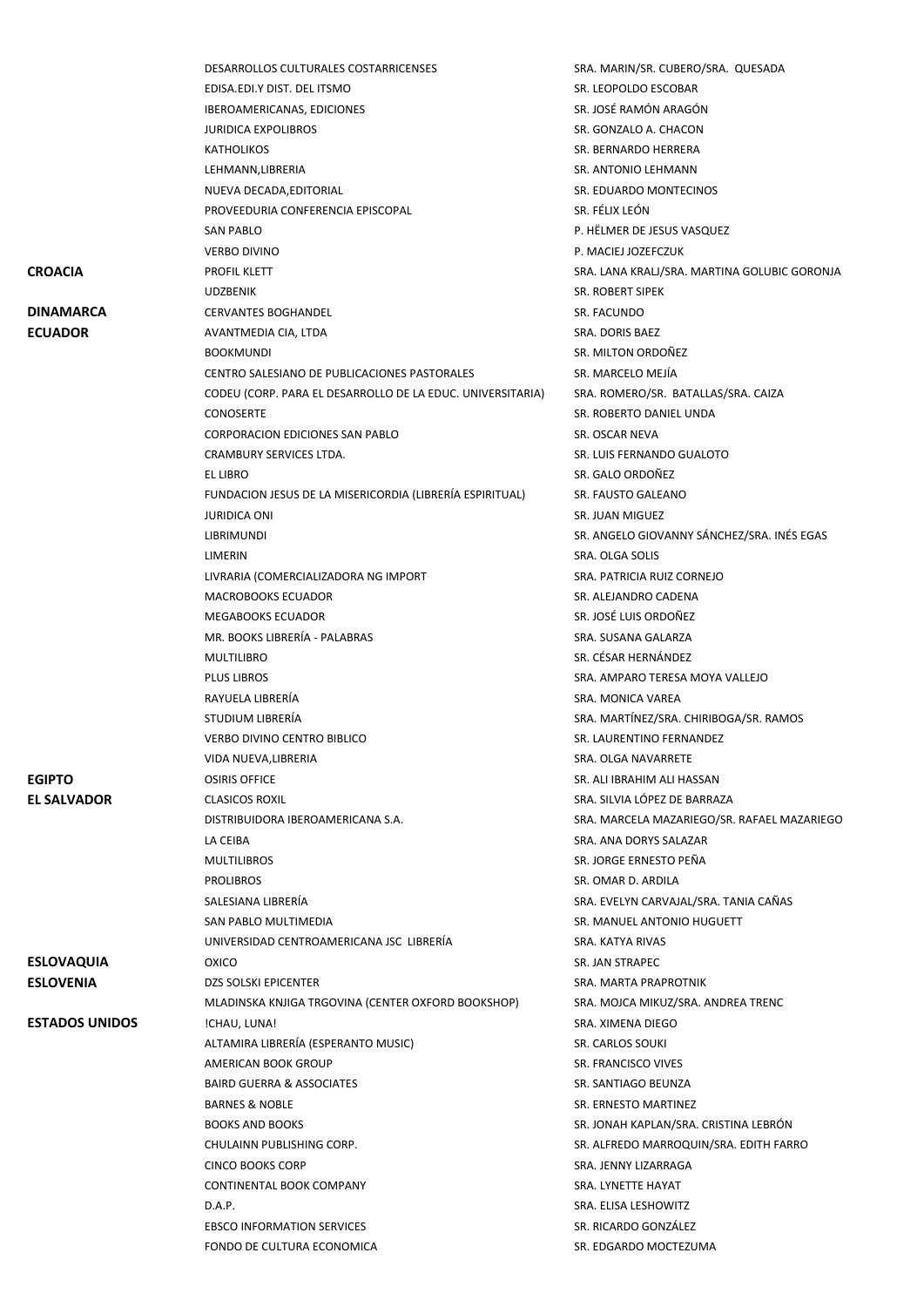|                  | I LOVE THE READ IN SPANISH                     | SRA. LUCÍA ROCHA-NI       |
|------------------|------------------------------------------------|---------------------------|
|                  | IDEAL FOREIGN BOOKS INC.                       | SR. ALAIN FETAYA          |
|                  | INDEPENDENT PUBLISHERS GROUP (IPG)             | SRA. KELSEY WAYNE         |
|                  | JERUSALEM DISTRIBUTORS                         | SR. RAFAEL ROMERO         |
|                  | LA LIBRERÍA                                    | SRA. CHIARA ARROYO        |
|                  | LATIN AMERICAN BOOK SOURCE                     | SR. JUAN CARLOS CAS       |
|                  | LECTORUM HOLDINGS LLC                          | SR. ALEX CORREA/SRA       |
|                  | LECTORUM PUBLICATIONS INC                      | SRA. LAURA BEJARAN        |
|                  | LORITO BOOK                                    | SRA. PAM FOCHTMAN         |
|                  | MEP SCHOOL DIVISION (MEP) (SCHOENHOFS)         | SRA. ALICE NIGHSWO        |
|                  | MINISTERIO BIBLICO                             | SR. JOSEPH SCOTT          |
|                  | PALM & AGAVE                                   | SRA. VANESSA ESTEBA       |
|                  | REVISTAS & PERIODICOS LIBRERÍA                 | SR. EDUARDO DURAN         |
|                  | SAN PABLO LIBRERÍA - SOBICAIN                  | SR. PAULO TORRES          |
|                  | <b>SHALOM BOOKS</b>                            | SRA. PAOLA MENDEZ         |
|                  | <b>SPANISH PUBLISHERS</b>                      | SRA. LUCIA LARATELLI      |
|                  | USA MADRID BOOKS (SCEPTER PUBLICATIONS)        | SRA. PILAR PARDO          |
|                  | WORLD LIBROS LLC (ICXPEREINCE LLC)             | SR. JOSÉ MARÍA ARGÜ       |
| <b>ESTONIA</b>   | <b>ALLECTO AS</b>                              | <b>SRA. MARIKA VAHTER</b> |
| <b>FINLANDIA</b> | AKATEEMINEN KIRJAKAUPPA (GRUPO BONNIER)        | SRA. KIRSTI KEMPPAIN      |
| <b>FRANCIA</b>   | <b>BOOK IN BAR/ALL BOOKS</b>                   | SRA. ANNE SAUVAGE         |
|                  | CAIRN MUNDO                                    | <b>SR. THOMAS PARISOT</b> |
|                  | CARIÑO LIBRAIRIE-CAFÉ                          | SRA. MELINA CHALI-G       |
|                  | <b>DECITRE LIBRAIRIE</b>                       | SRA. CATHERINE DOU        |
|                  | DES FACULTES - MONDE ENTIER (KLEBER)           | SRA. SYLVIE LIPPLER       |
|                  | <b>DIALOGUES</b>                               | SR. MAEL GUIVARC          |
|                  | <b>EMMA'S BOOKSHOP SARL</b>                    | SRA. MARIE GUSTOT         |
|                  | <b>ETON DIFFUSION</b>                          | SR. PASCAL NANTOIS        |
|                  | ETUDES, LIBRAIRIE (BIBL. UNIV.CENTRALE CADIST) | SRA. SYLVIE MIALLARI      |
|                  | <b>FURET DU NORD</b>                           | SR. JÉRÔME PITT/SR-       |
|                  | GARZONI                                        | SR. GARZON/SRA. FEI       |
|                  | <b>GIBERT JOSEPH SAS VITRY</b>                 | SR. AGOB/SRA. VERGE       |
|                  | <b>INTERART</b>                                | SR. LAURENCE HLIMI        |
|                  | LA CATALANA LIBRERÍA                           | SRA. JOANA SERRA          |
|                  | LE FAILLER LIBRAIRIE                           | SRA. CELINE ORAIN         |
|                  | L'HARMATTAN                                    | SR. PAUL CHARTIER/S       |
|                  | LIBRAIRIE AU BROUILLON CULTURE                 | SR. LAURENT LAYET         |
|                  | MOLLAT SO. EXPLOITATION LIB.                   | SRA. BERNIARD/SR. M       |
|                  | NOUVELLE LIBRAIRIE INTERNATIONALE V.O.         | SRA. CAMILLE CHARLE       |
|                  | <b>OMBRES BLANCHES</b>                         | SRA. MARLENE/SR. M        |
|                  | S.I.D.E.                                       | SR. GUYOMARD/SRA.         |
|                  | SAURAMPS, LIBRAIRIE                            | SR. JULIAN COUPAYE/       |
|                  | SMD BOOKS                                      | <b>SR. DANIEL DUCHOWI</b> |
| <b>GRECIA</b>    | ANONYMI ETAIREIA PROOTHISIS&EMPORIAS SA        | SRA. CRISOULA POTAI       |
|                  | LIVANIS EDITORA                                | SRA. GLYKERIA MARK        |
|                  | POLYGLOT BOOKSTORE                             | SRA. SOUSANA TSOU\        |
| <b>GUATEMALA</b> | <b>ALDISA</b>                                  | SRA. SASHI ALCALA/SI      |
|                  | ARTEMIS DISTRIB.CULT.Y TEC.                    | SRA. Mª JESÚS CHICO       |
|                  | CENTRAL DE LIBROS SOCIEDAD ANÓNIMA             | SR. VÍCTOR HUGO TIB       |
|                  | DELLARE, S.A - DE MUSEO LIBRERIAS              | SR. CARLOS RECINOS/       |
|                  | EXPRESSO BIBLIOGRAFICO CENTROAMERICA           | <b>SR. SALVADOR GUERR</b> |
|                  | <b>GRUPO AMANUENSE</b>                         | SRA. DIANA LOPEZ          |
|                  | KITAPENAS BOOKS & BISTRO                       | SR. LUIS DE SOUSA         |
|                  | MANANTIAL DE LA CULTURA                        | SRA. LIDIA ARANA          |
|                  | PIEDRASANTA (GARE DE CREACION)                 | SR. RAMOS/SRA. TOB.       |
|                  | RAMIREZ DISTRIBUCIONES                         | SR. GUILLERMO RAMI        |
|                  | SAN PABLO LIBRERÍA                             | P. MIGUEL ANGEL REN       |
|                  |                                                |                           |

HEXAGRANN BOOKS SR. ROB CELIC UCÍA ROCHA-NESTLER/SRA. JIMENA RAMÍREZ LAIN FETAYA **IELSEY WAYNE IFAEL ROMERO HIARA ARROYO** AN CARLOS CASTILLO EX CORREA/SRA. HILDA VISKOVIC AURA BEJARANO AM FOCHTMAN/SRA. MARIA LAURA ARROSA **NEICE NIGHSWONGER** SEPH SCOTT ANESSA ESTEBANEZ **UARDO DURAN JULO TORRES** .<br>AOLA MENDEZ/SR. RODRIGO MENDEZ<sup>,</sup> LUCIA LARATELLI **ILAR PARDO** )SÉ MARÍA ARGÜELLO **FIRSTI KEMPPAINEN/SRA. ISABELLA FRANTZ ANNE SAUVAGE CONET IOMAS PARISOT** MELINA CHALI-GUERRIEN CATHERINE DOUCET/SR. GEROME PERRIER SYLVIE LIPPLER **AEL GUIVARC MARIE GUSTOT ASCAL NANTOIS** SYLVIE MIALLARET/SRA. SYLVIE TINÉ RÔME PITT/SR- FRANK BRASQUIES ARZON/SRA. FEIGENBAUM GOB/SRA. VERGER/SR. PARCINEAU **IURENCE HLIMI IOANA SERRA** LELINE ORAIN L'HARMATIER/SR. JULIEN ABDALLA LIBRENT LAYET **BERNIARD/SR. MOREAU/SRA. LEROY NOUVELLE CHARLET** MARLENE/SR. MAZENC/SRA. CAMARMO UYOMARD/SRA. TREMSAL **ILIAN COUPAYE/SRA. JULIA LAHOZ SMIEL DUCHOWNEY CRISOULA POTARIS** GLYKERIA MARKOPOULOU SOUSANA TSOUVALA **GASHI ALCALA/SR. SHAROON ALCALÁ Mª JESÚS CHICO/SR. JESUS CHICO** CTOR HUGO TIBAQUIRÁ ARLOS RECINOS/SR. GIOVANNI PASSARELLI ILVADOR GUERRA/SRA. CAROLINA CARRILLO DIANA LOPEZ **JIS DE SOUSA** LIDIA ARANA AMOS/SRA. TOBAR/SR. ROJAS UILLERMO RAMIREZ GUEL ANGEL RENGIFO SOPHOS SOPHOS SALES AND THE SERIES OF SALES AND STRUCK SOPHOS SALES AND STRUCK SALES AND STRUCK STRUCK SALES AND STRUCK STRUCK STRUCK STRUCK STRUCK STRUCK STRUCK STRUCK STRUCK STRUCK STRUCK STRUCK STRUCK STRUCK STRUCK STRU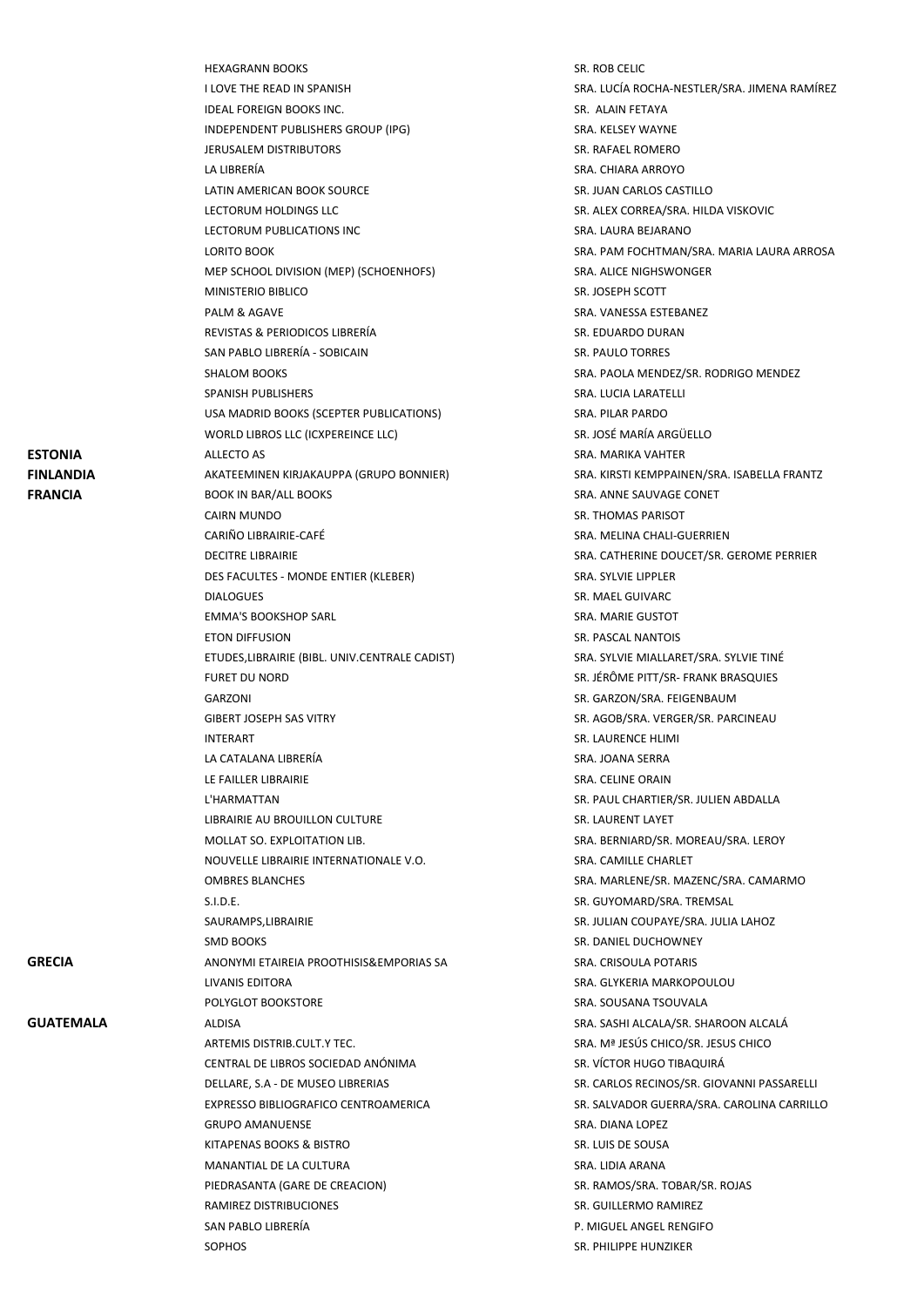|                   | UNIVERSIDAD FRANCISCO MARROQUÍN                      | SRA. MAYRA RAMÍREZ                           |
|-------------------|------------------------------------------------------|----------------------------------------------|
|                   | VISHNU DISTRIBUIDORA (EDÊN DEL LIBRO)                | SR. LUIS DELLA SERA                          |
| <b>HONDURAS</b>   | EDICIONES IBEROAMERICANAS                            | SRA. CARMEN LUCAS CALLEJAS                   |
|                   | EL CAMINANTE LIB.                                    | SRA. ISABELA ORELLANA/SR. MIGUEL A. CABRERA  |
|                   | <b>INVERSIONES RIEL</b>                              | SRA. CARLA ZUÑIGA/SR. RICARDO PINEDA         |
|                   | <b>LYBER E-BOOK'S</b>                                | SR. NORMAN RAUDALES                          |
|                   | METROMEDIA ENTERTAINMENT                             | SR. ALEX DIAZ DEL VALLE                      |
|                   | NAVARRO,LIB.                                         | SR. AGUSTÍN MONTES/SR. ANDRÉS MONTES         |
|                   | SAN PABLO LIBRERÍA CATOLICA                          | <b>SR. MARIO ROJAS</b>                       |
| <b>HONG KONG</b>  | SPANISH WORLD HONG KONG LIMITED                      | SR. BILLY CHAN                               |
|                   | THE SPANISH BOOKSTORE - LA LIBRERÍA                  | SRA. Mª JOSÉ PAREJA                          |
|                   | THE UNIVERSITY OF HONG KONG                          | SRA. ROCÍO BLASCO GARCÍA                     |
|                   | VIVA SPANISH LANGUAGE CENTRE                         | SR. FÉLIX PEREZ                              |
| <b>HUNGRIA</b>    | LIBRA BOOKS KFT                                      | SRA. GABRIELLA KAROLY                        |
|                   |                                                      | SR. LASZLÓ VISNYOVSKI                        |
|                   | LIBRO-TRADE                                          |                                              |
| <b>INDIA</b>      | <b>GOYAL PUBLISHERS&amp;DISTRIBUTORS</b>             | SR.GUPTA/ SR. A. GOYAL/SR. V. GOYAL          |
| <b>INDONESIA</b>  | <b>GRAMEDIA PUSTAKA UTAMA</b>                        | SRA. WEDHA STRATESTI YUDHA                   |
|                   | KESAINT BLANC INDAH                                  | SRA. LAURA PRINSLOO                          |
| <b>IRLANDA</b>    | <b>INTERNATIONAL BOOKS</b>                           | SR. BRENDAN STOREY                           |
| <b>ISLANDIA</b>   | A4-EGILSSON                                          | SRA. HELGA Z. GUSTAFSDOTTIR                  |
| <b>ISRAEL</b>     | EL ÁTICO                                             | SR. RICARDO ROSENBLATT                       |
|                   | TELEO (DYKLER)                                       | SR. EDGARDO KRAWIECKI                        |
| <b>ITALIA</b>     | AC2 LITERARY AGENCY                                  | SRA. ANNA MIONI                              |
|                   | ANNA SPADOLINY AGENCY                                | SRA. ANNA SPADOLINI                          |
|                   | CASALINI LIBRI SPA.                                  | SRA. ANTONELLA FABBRINI/SR. GIOVANNI BOSELLI |
|                   | <b>COLETTI ROMA</b>                                  | SRA. PAOLA RAMAZZOTI                         |
|                   | EDITRICE VATICANA-LIB. BENEDICTO XVI                 | SR. MARCO PERUGINI                           |
|                   | FELTRINELLI                                          | SR. ALBERTO RIVOLTA/SR. ALESSANDRO MONTI     |
|                   | <b>INTER LOGOS</b>                                   | SRA. LAURA BERTELLI                          |
|                   | IPS ITALIA - MESSAGGERIE INTERNAZIONALE-MESSINTER    | SRA. BENEDETTA BANDITORI                     |
|                   | <b>MEUCCI AGENCY</b>                                 | SRA. SILVIA MEUCCI                           |
|                   | SAN PABLO INTERNACIONAL-CENTRO BIBLICO INTERNACIONAL | SR. MARCELLO SANNAI                          |
|                   | SAO PAULO MULTIMEDIA                                 | HNA. RITA PINTUS                             |
|                   | SPAZIO BK                                            | SRA. DILETTA COLOMBO                         |
|                   | ULRICO HOEPLI LIB. INTERNA.                          | SR. MARCO SBROZI                             |
| <b>JAPÓN</b>      | DOUKEISHA CO.                                        | <b>SRA. CHIKA FURUYA</b>                     |
|                   | <b>INTERSPAIN BOOK SERVICE</b>                       | SRA. MIYATAKI/SR. TAKAGI/SRA. YAMADA         |
|                   | <b>ITALIA SHOBO</b>                                  | SR. DOICHI ITO                               |
|                   | KAZUMI UNO (LIBRERÍA VIRTUAL MIRANFÚ)                | SRA. KAZUMI UNO                              |
|                   | <b>KINOKUNIYA</b>                                    | SRA. SUGANAMI/SRA. NAKAMURA                  |
|                   | LIBER                                                | SRA. TOMOKO YAMAMOTO                         |
|                   | LIBRO CO                                             | SRA. MIYAZAWA TETSUO                         |
|                   | MARUZEN-YUSHODO COMPANY                              | SRA. MIZUKI KOBAYASHI                        |
|                   | SPAIN SHOBO                                          | <b>SR. INOMATA YUICHI</b>                    |
| <b>LETONIA</b>    | APGADS ZVAIGZNE ABC, SIA                             | <b>SRA.MARITE GULBE</b>                      |
| <b>LITUANIA</b>   | BALTU LANKU LEIDYBA, UAB                             | SRA. LIJANA ZEKAITE                          |
| <b>LUXEMBURGO</b> | <b>ERNSTER LIBREIRIE</b>                             | SRA. VALÉRIE LANNOY                          |
| <b>MALTA</b>      | AUDIO VISUAL CENTRE LIMITED                          | SR. DAVID DE GABRIELE                        |
| <b>MARRUECOS</b>  | ATTALIB LIB.                                         | SR. MOHAMED EL ADAK                          |
|                   | BALMA MAROC S.A.R.L.                                 | SRA. MIRIAM BOUTALLISS BOUZIDI               |
|                   | <b>CALLIOPE</b>                                      | SRA. MERYEM BENNIS                           |
| <b>MÉXICO</b>     | AG BOOKS                                             | SR. EUSEBIO HERNÁNDEZ                        |
|                   | AKROPOLYS DISTRIBUIDORA/DISTRIPAL/PROCULMEX          | SR. SAÚL PALACIOS                            |
|                   | ALBA EDITORIAL (SAN PABLO)                           | P. LUIS ENRIQUE VAZQUEZ BAUTISTA             |
|                   | ALEF PROGRAMAS EDUCATIVOS                            | SRA. ERIKA SANTELLANES                       |
|                   |                                                      |                                              |
|                   | ALEJANDRÍA BIBLIOTECAS UNIVERSITARIAS EDICIONES      | SRA. ELIZABETH VAZQUEZ                       |
|                   | AZTECA (GRUPO CULTURAL LIZMA)                        | SR. ALEJANDRO ROJAS                          |
|                   | BEITYALA, S.A. DE C.V.                               | SRA. EMMA VILLARREAL                         |
|                   | <b>BUENA PRENSA</b>                                  | P. FELIPE ESPINOSA /SR. MIGUEL ÁNGEL ROMO    |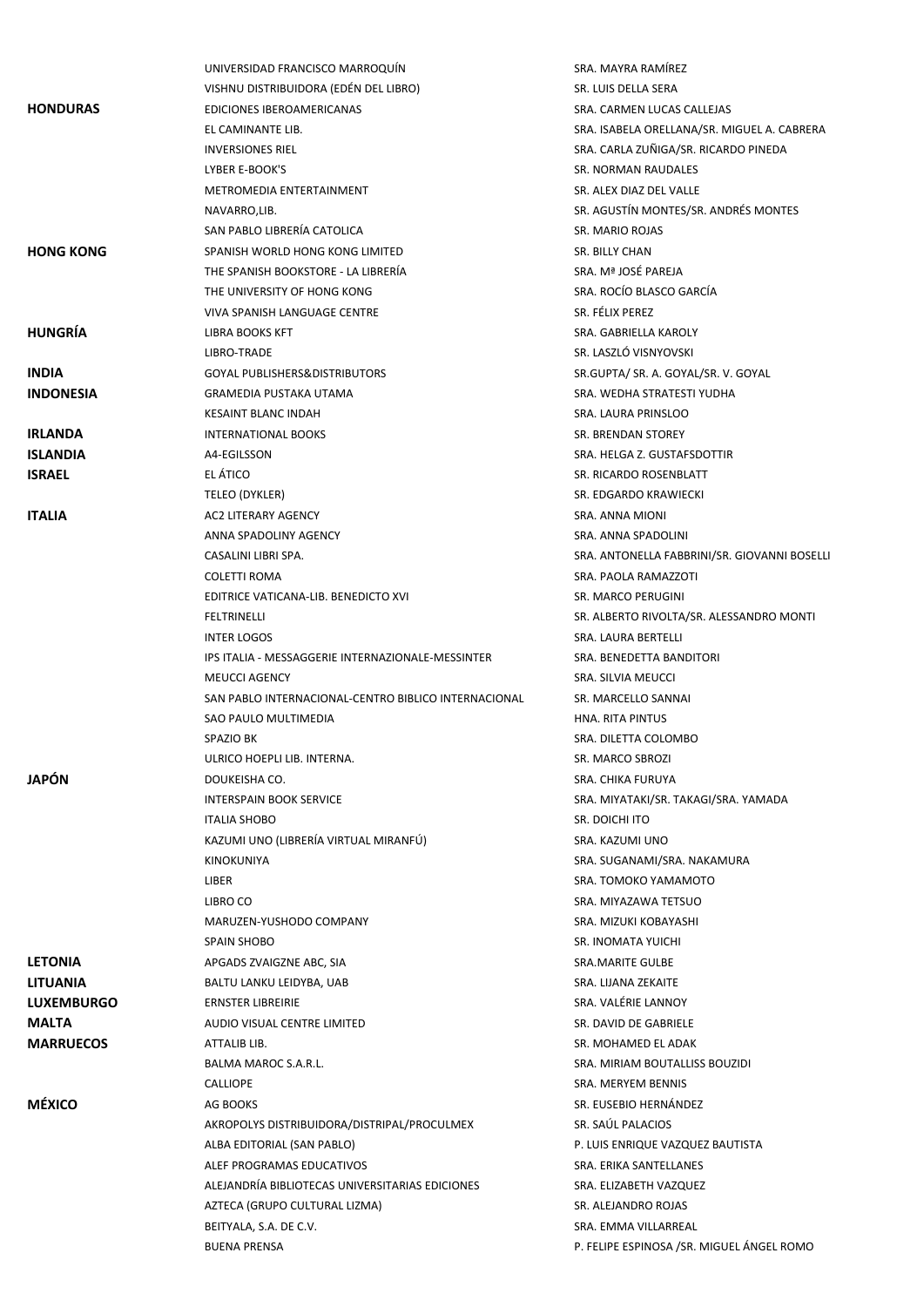|                     | CARLOS FUENTES LIBRERÍA. UNIVERSIDAD DE GUADALAJARA | SRA. VERÓNICA MENDOZA                          |
|---------------------|-----------------------------------------------------|------------------------------------------------|
|                     | CASA DE LA BIBLIA - EDICIONES SAPIENTIA             | P. MANUEL CORRAL                               |
|                     | CATÓLICA BÍBLICA LIBRERÍA Y ARTÍCULOS RELIGIOSOS    | SRA. TERESA MEDINA                             |
|                     | CIFUENTES DIST.                                     | SR. NESTOR CIFUENTES                           |
|                     | COLOFON S.A.                                        | SR. RAMÓN CIFUENTES NAVA                       |
|                     | CONALITEG                                           | SRA. VICTORIA GUILLÉN                          |
|                     | CORPORACION BIBLIOGRAFICA, S.A. DE C.V.             | SR. LUIS FELIPE MONTIEL                        |
|                     | DABAR (LOGOS)                                       | SR. JOSE VALDERREY FALAGAN                     |
|                     | DIFUSION CIENTIFICA GRUPO                           | SR. RICARDO MICHEL GONZÁLEZ ORTEGA             |
|                     | <b>EDICIONES GANDHI</b>                             | SRA. BLAS/SR. NAWY/SR. PÉREZ                   |
|                     | EDIMPRO, S.A. DE C.V.                               | SR. JOSE IGNACIO ECHEVERRIA                    |
|                     |                                                     | SRA. CONCEPCIÓN DEL CARMEN RODRÍGUEZ           |
|                     | EDUINNOVA CONSULT. DESARROLLO                       | SR. BAKAS/SR. REYES/SRA. LÁZARO OSORIO         |
|                     | EL PENDULO CAFEBRERIA                               |                                                |
|                     | FEDS EMPRESA DISTRIBUIDORA (SEXTO PISO)             | SR. FELIPE ROSETE/SR. DIEGO RABASA             |
|                     | FONDO DE CULTURA ECONOMICA LIBRERÍA                 | SRA. ALBA/SR. CHAVEZ/SRA. CANTÚ/SR. TAIBO      |
|                     | <b>FRENTE Y VUELTA</b>                              | SRA. RINCÓN MORENO/SRA. RINCÓN/SR. RINCÓN      |
|                     | <b>GONVILL</b>                                      | SR. T. GONZALEZ/SR.G. VILLALOBOS/SRA. YÁÑEZ    |
|                     | <b>GRUPO DIFUSION CIENTIFICA LATINOAMERICANA</b>    | SRA. ORTÍZ/SR. SALAS/SR. GONZALEZ              |
|                     | KOLIBRAN DE MEXICO                                  | SRA. MARGARITA DEL VALLE/SR. LUIS HUERTA       |
|                     | LA ENCINA DISTRIBUIDORA (LIBRERÍA VERBUM)           | SR. ERICK RODRIGO MONCADA                      |
|                     | LIBRERÍAS DEL SÓTANO                                | SR. LÓPEZ/SR. CABRERA/SRA. PIÑÓN/SR. PASCUAL   |
|                     | LIBRERÍAS GANDHI                                    | SR. CERÓN/SR. ACHAR/SRA. MARTÍNEZ/SR. HINOJOSA |
|                     | LIBROS Y EDITORIALES (R.G.S.LIBROS)                 | SRA. GUTIÉRREZ DE GRASA/SR. MEDINA             |
|                     | <b>LIVERPOOL</b>                                    | SR. GUSTAVO LOPEZ                              |
|                     | LOGOS EDICIONES Y DISTRIBUCIONES                    | SR. RODRIGO VALDERREY YENQUE                   |
|                     | MADRE EDITORIAL (GRUPO MILENIO DISTRIBUIDORA)       | SR. JUAN MENESES/SR. MIGUEL ÁNGEL TOLEDO       |
|                     | MANUAL MODERNO                                      | SR. HUGO SETZER                                |
|                     | <b>MARIN DISTRIBUIDORA</b>                          | SR. CARLOS MARIANO NICOLAS MUÑIZ               |
|                     | MAS LIBROS DISTRIBUIDORA EDITORIAL                  | SR. ARLEN GALLEGOS / SR. MAXIMINO G. BARRAGÁN  |
|                     | NIRVANA LIBROS                                      | SRA. LETICIA RIVERA/SR. JOSÉ ANTONIO MARRÓN    |
|                     | PORRUA HNOS., LIBRERÍA                              | SR. RODRIGO PÉREZ-PORRÚA                       |
|                     | SAN PABLO, LIBRERIA                                 | SR. RAFAEL GONZÁLEZ BELTRÁN                    |
|                     | SANBORN'S HERMANOS                                  | SR. ERNESTO GALLEGOS/SRA. VERÓNICA ALVARADO    |
|                     | SEARS                                               | SRA. VIRGINIA FERNÁNDEZ ORTEGA                 |
|                     | <b>SEXTANS MEXICO</b>                               | SR. MANUEL IGNACIO BARBARÁ                     |
|                     | SOLUCIONES BIBLIOGRAFICAS                           | SRA. ERIKA PÉREZ LIZ/SRA. MARGARITA LIZ        |
|                     | UBIJUS-DIJURIS DISTRIBUIDORA                        | SR. ARMANDO TELLEZ                             |
|                     | UNIVERSIDAD AUTONOMA DE PUEBLA LIBRERIAS            | SR. ARMANDO MENA                               |
|                     | UNIVERSIDAD DE GUADALAJARA                          | SRA. KARP MITASTEIN/SRA. RODRÍGUEZ             |
|                     | UNIVERSIDAD VERACRUZANA                             | SR. JESÚS GUERRERO/SR. EDGAR GARCÍA            |
|                     | <b>VERBO DIVINO MONTERREY</b>                       | SR. ALBERT GRZEGORZ KURCZAB                    |
|                     |                                                     |                                                |
|                     | <b>VERBUM GUADALAJARA</b>                           | SR. DIRECTOR                                   |
| NICARAGUA           | DON BOSCO                                           | P. HORACIO MACAL                               |
|                     | <b>HIP-HIP CARACOL</b>                              | SRA. SCARLET ZEPEDA                            |
|                     | <b>HISPAMER</b>                                     | SR. DE SANTIAGO/SRA.ESPINOZA                   |
|                     | LIBROS PARA NIÑOS                                   | SRA. GLORIA CARRION                            |
|                     | LITERATO LIBRERÍA/LIBRERÍA SAN JERÓNIMO             | SR. ALFREDO GUZMÁN                             |
|                     | <b>SAN PABLO</b>                                    | SRA. MARITZA DESAYES ALBIR                     |
| <b>NORUEGA</b>      | AKADEMIKA                                           | SR. ARNSTEIN BJORKE                            |
|                     | <b>NORLI LIBRIS</b>                                 | SR. GRIM TORGERSRUD                            |
| <b>PAÍSES BAJOS</b> | ATHENAEUM BOEKHANDEL                                | SRA. CHRISTINE DE JONG                         |
|                     | EL RINCON DEL LIBRO                                 | SRA. DEYSI GALLARDO                            |
|                     | INTERTAAL WAREHOUSE                                 | SRA. CRISTA HAKKERT                            |
|                     | STANZA BOOKSHP                                      | SRA. KARINA ROMAY                              |
| <b>PANAMÁ</b>       | 123 EDU                                             | SR. NABIL GHAIS                                |
|                     | CATOLICA ARQUIDIOCESANA                             | SR. MARIO FILOPULOS                            |
|                     | DISTEXSA PANAMA                                     | SR. RENEE AVILA                                |
|                     | EL HOMBRE DE LA MANCHA                              | SR. AGUILAR/SRA. BTESH/SRA. RÍOS               |
|                     | EL LECTOR                                           | SRA. VERÓNICA RÍOS                             |
|                     |                                                     |                                                |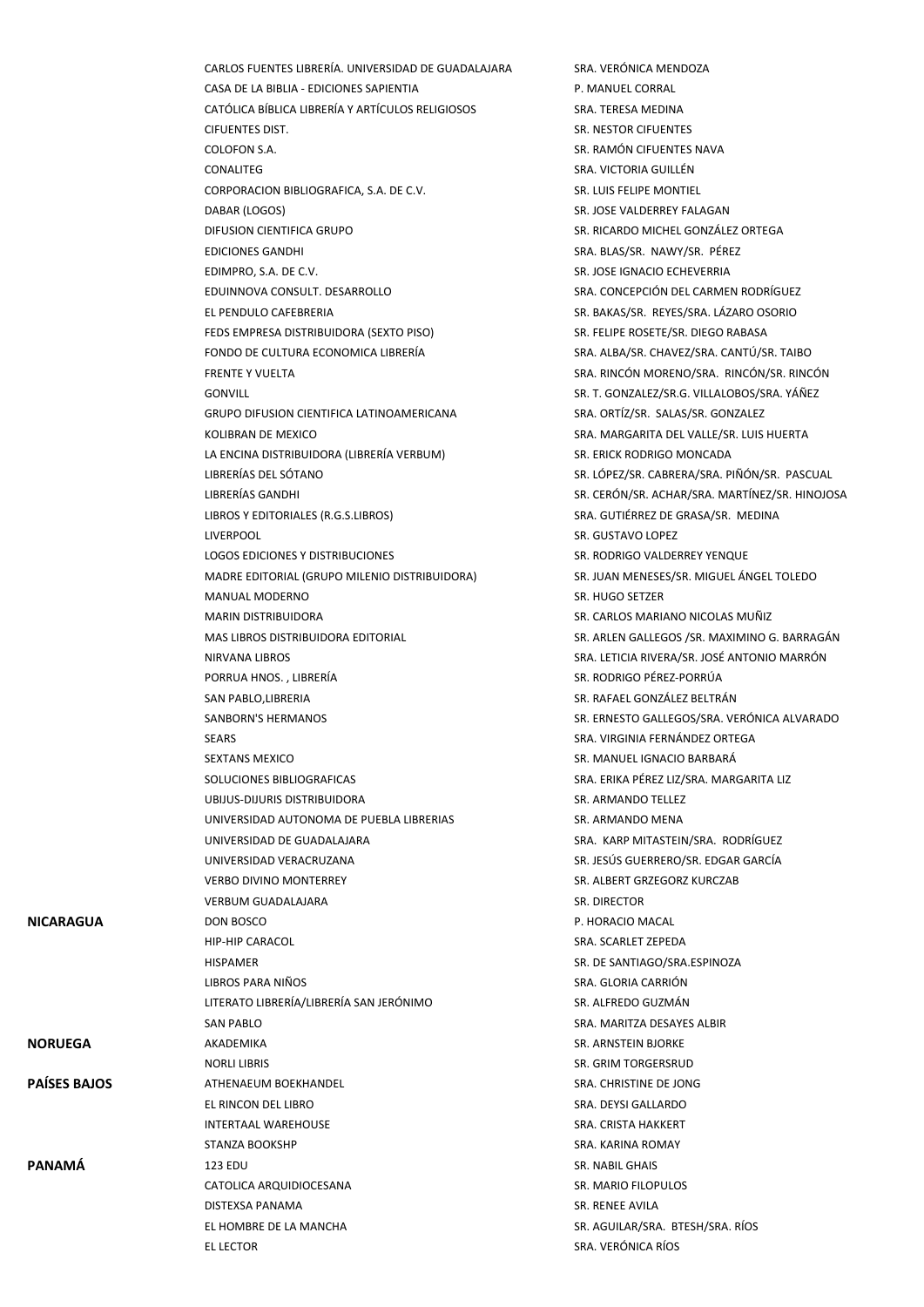|                 | HOMBRE DE LA MANCHA KIDS                              | SRA. IVY BTESCH                                     |
|-----------------|-------------------------------------------------------|-----------------------------------------------------|
|                 | <b>INVERSIONES KORASAMA</b>                           | SR. LUIS COMIGNANI                                  |
|                 | KADI INTERNATIONAL                                    | SR. DANIEL BENARROCH                                |
|                 | LEWIS, DISTRIBUIDORA                                  | SR. CHARLES ZELENKA                                 |
|                 | PLIDEL DISTRIBUIDORA                                  | SR. PLINIO DELGADO                                  |
|                 | SAN PABLO LIBRERIA                                    | SR. JUAN GUILLERMO FORERO                           |
|                 | TEXT BOOK S.A.                                        | SR. JAVIER NAVARRO                                  |
|                 | <b>VERBO DIVINO</b>                                   | SR. PEDRO AZUAGA                                    |
| <b>PARAGUAY</b> |                                                       | SR. JORGE MACKINNON                                 |
|                 | ATENAS                                                |                                                     |
|                 | <b>ATLAS REPRESENTACIONES</b>                         | SRA. ELIZABETH MAIDANA/SR. ADRIÁN LÓPEZ             |
|                 | CENTRO DE DIFUSIÓN DE LA BIBLIA                       | P. BETO RODECKER                                    |
|                 | DON BOSCO, EDITORIAL                                  | SRA. KARINA FABIANA HUGO DOMINGUEZ                  |
|                 | EL LECTOR/LIBRERIA EDITORIAL                          | SR. PABLO ALBERTO LEON                              |
|                 | INTERCONTINENTAL                                      | SR. ALEJANDRO GATTI                                 |
|                 | <b>PAULINAS</b>                                       | HNA. IMELDA VELOTERI                                |
|                 | <b>TECNICAS PARAGUAYAS</b>                            | SRA. EVA VALLEJO/SRA. VANESSA VALVERDE              |
|                 | VERDAD Y VIDA, LIB. DIOCESANA                         | SRA. MARTA                                          |
| <b>PERÚ</b>     | A.B.REPRE.GENERALES (INNOVACION EDUCATIVA)            | SR. MELANIO ROSAS                                   |
|                 | <b>BOOK VIVANT (BOOKS &amp; CO)</b>                   | SR. GUILLERMO RIVAS                                 |
|                 | <b>CIMABOOK</b>                                       | SRA. SILVIA PRINCIPE SALAZAR                        |
|                 | <b>COMMUNITAS LIBRERÍA</b>                            | SRA. SUEIRO / SRA. ZAGUIRE/SR. PALACIOS             |
|                 | CRISOL                                                | SR. SERGIO GALARZA                                  |
|                 | EDUCA BOX PERÚ (LEEFANTE)                             | SRA. DIANA DÁVALOS/SR. LUCIO DÁVALOS                |
|                 | EL VIRREY DISTRIBUIDORA                               | SR. SANSEVIERO/SRA. RAMOS                           |
|                 | <b>EXPRESSO BIBLIOGRAFICO</b>                         | SR. HEBER ROLANDO CASTRO                            |
|                 | <b>HERALDOS NEGROS DISTRIBUIDORA</b>                  | SR. BALLARDO/SR. SANSEVIERO/SRA. RAMOS              |
|                 | <b>IBERO A&amp;G SAC</b>                              | SR. JOSÉ CARLOS BARRÓN                              |
|                 | LA FAMILIA LIBRERIA                                   | SR. ARMANDO BENITES/SRA. MICAELA BENITES            |
|                 | LANCOM IMPORT.Y DIST. DE LIBROS (LENGUAJE Y COMERCIO) | SR. ALDO GUTIÉRREZ/SRA. VALENKA REBAZA              |
|                 | LIBRERÍAS CRISOL                                      | SR. RODRIGO ROSALES ROJAS                           |
|                 | LIBRERÍAS IBERO                                       | SRA. ERICKA CÓRDOVA                                 |
|                 | LIBUN.FUND.LIBRO UNIVERSIT.                           | SR. CARLOS ALZAMORA/SR. LUIS MORALES                |
|                 | LICTUN, S.A.C. LIBRERÍA CIENTIFICA TEC. UNIVERSITARIA | SR. JANIER PASAPERA/SR. CHRISTIAN SORIA             |
|                 | LULÚ BOOKS SAC (LUPAS)                                | SRA. LUCÍA GRAU                                     |
|                 |                                                       | SRA. FIORELLA MELENDEZ                              |
|                 | MACOBO STORE RUC/NIT                                  | SRA. ISABEL R. RAMOS                                |
|                 | MACRO EMPRESA EDITORA                                 |                                                     |
|                 | MANGABO PERU                                          | SR. GABO                                            |
|                 | PALESTRA                                              | SRA. GISELA LUMBRE                                  |
|                 | PAULINAS LIBRERÍAS                                    | HNA. GERMANA LUCIANO                                |
|                 | SALESIANA LIBRERÍA                                    | SR. VICTOR PÉREZ                                    |
|                 | SAN CRISTOBAL LIBRERÍA                                | SRA. PRÍNCIPE/SR. PRINCIPE/SR. SALAZAR /SR. UTRILLA |
|                 | SOCIEDAD DE SAN PABLO                                 | SR. SANTOS SIXTO FARIAS RAMÍREZ                     |
|                 | SPECIAL BOOK SERVICES                                 | SR. SEVILLANO/SR. QUISPE/SRA. BONILLA               |
|                 | V & D DISTRIBUIDORES                                  | SRA. GLADYS DÍAZ                                    |
|                 | YACHAY LEGAL                                          | SR. CIRO RÍOS JARA                                  |
|                 | ZELA GRUPO EDITORIAL                                  | SR. HENRY MACHACA                                   |
| <b>POLONIA</b>  | EDU-KSIAZKA SP                                        | SRA. BARBARA GRZEGOREK                              |
|                 | <b>ELITE</b>                                          | SRA. EWA MALEC                                      |
|                 | LIBRISTO.PL                                           | SR. LUKASZ KAWINA                                   |
|                 | NOWELA LIVRES DE FRANCE                               | SR. EDMUND BRZEZINSKI                               |
|                 | ROMANISTA                                             | SR. JAKUB PIENIAZEK                                 |
|                 | <b>SIESTA</b>                                         | SRA. EWA ZMIDZINSKA                                 |
| <b>PORTUGAL</b> | BERTRAND, DIST.                                       | SRA. SOFÍA SANTIAGO/SR. ANDRE GOMES                 |
|                 | <b>DINALIVRO</b>                                      | SR. SILVERIO PEDROSO                                |
|                 | <b>FNAC LISBOA</b>                                    | SR. RICARDO MONTEIRO                                |
|                 | <b>GRUPO LEYA</b>                                     | SR. JOSE MENEZES/SRA. ANA RITA BESSA                |
|                 | <b>IDEAL LIVRARIA</b>                                 | SR. ALONSO PEREZ                                    |
|                 | NAVEGANTE LIBRARIA                                    | SR. BRENO AQUILA                                    |
|                 | PAULUS EDITORA                                        | SR. TERESO RUI MIGUEL MARTINS                       |
|                 |                                                       |                                                     |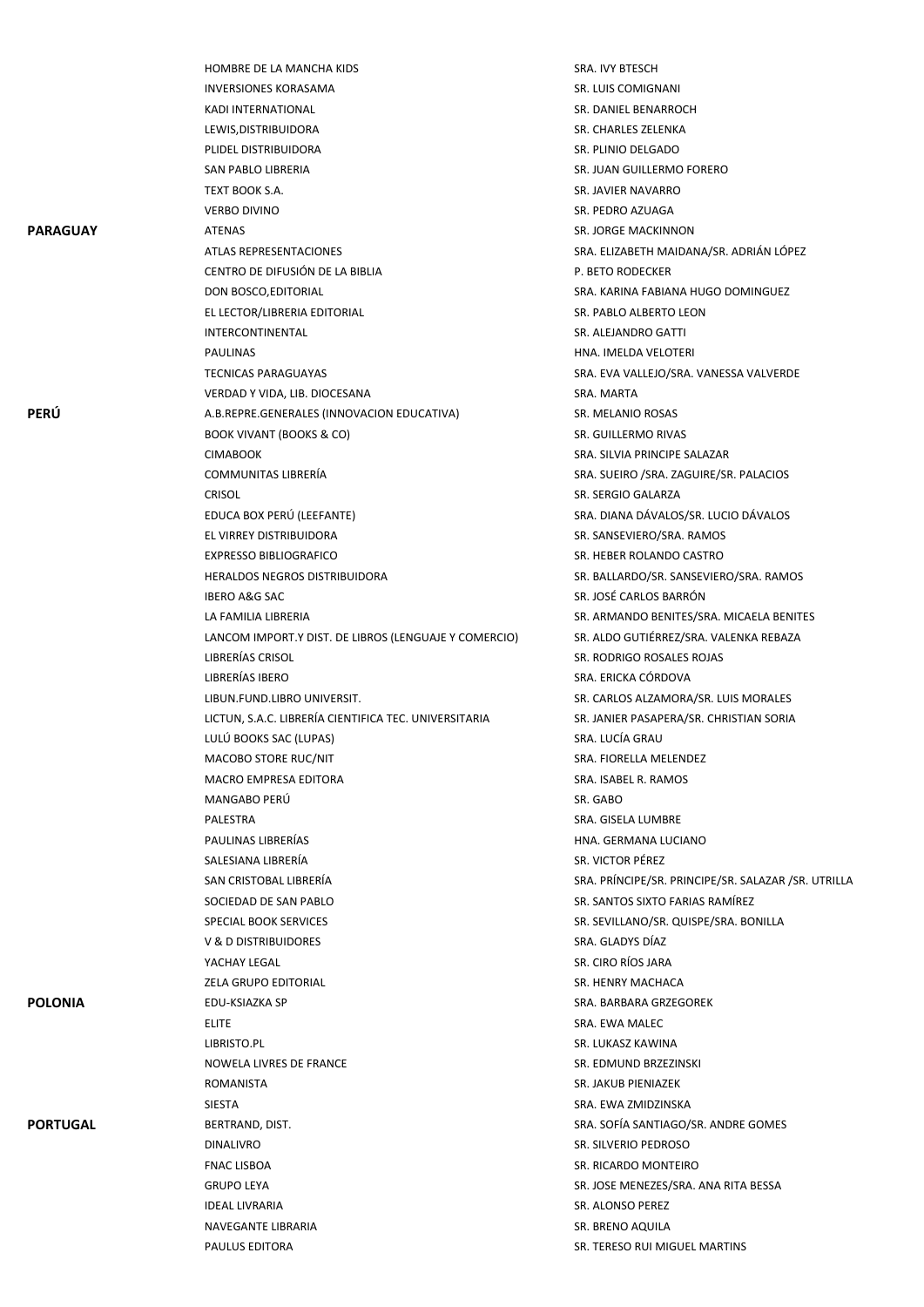|                       | SAO PAULO LIVRARIA                                   | SRA. MARIA FERNANDA DA SILVA E SOUSA                      |
|-----------------------|------------------------------------------------------|-----------------------------------------------------------|
|                       | WOOK -GRUPO PORTO EDITORA                            | SR. LUIS MORAIS/SR- CESAR SOUSA                           |
| <b>PUERTO RICO</b>    | <b>APARICIO DISTRIBUTORS</b>                         | SR. HECTOR APARICIO                                       |
|                       | CONTEMPORÁNEA LIBRERÍA                               | SR. WILFREDO CABÁN                                        |
|                       | <b>EDICIONES ENLACE</b>                              | SR. MIGUEL ANGEL CANELLAS                                 |
|                       | EDUCATIVAS PUBLICACIONES                             | SR. FIDEL BRITO                                           |
|                       | <b>EMPRESAS PERORDI</b>                              | SRA. VILMA ORENGO                                         |
|                       | EUROAMERICANA DE EDICIONES                           | SR. WILFREDO CARRAZCO                                     |
|                       | FILOS LLC                                            | SR. JOSÉ RAFAEL GONZÁLEZ                                  |
|                       | JR BLUE/BOOKMARK                                     | SR. PEÑA/SR. LOYOLA/SRA. BARBOSA                          |
|                       | MAR DE LIBROS (YUQUIYÚ PUBLICACIONES)                | SR. GABRIEL AMILL                                         |
|                       | <b>MS BOOKS</b>                                      | SRA. MARITZA SANTOS/SR. RENÉ ORELLANO                     |
|                       | NORBERTO GONZALEZ LIBRERÍA                           | SR. LUIS JAVIER GONZÁLEZ                                  |
|                       | PAULINA, CENTRO MULTIMEDIA                           | HNA. MARIA NUME                                           |
|                       | SAN PABLO LIBRERÍA                                   | SR. ÓSCAR HUEPE                                           |
| <b>REINO UNIDO</b>    | ASKEW AND HOLTS                                      | RESPONSABLE COMPRAS INTERNACIONALES                       |
|                       | <b>CENTRALA LTD EDITORIAL</b>                        | SR. MICHAL SLOMKA                                         |
|                       | DOUBLEDAY (TRANSWORLD)                               | SRA. KIRSTY DUNSEATH                                      |
|                       | EUROPEAN SCHOOL BOOKS LTD.                           | SR. FRANK PREISS/SRA. SARAH FOSTER                        |
|                       | <b>FITZCARRALDO EDITIONS</b>                         | SR. JACQUES TESTARD                                       |
|                       | <b>FOYLES LIMITED</b>                                | SR. CARMELO PUGLISI                                       |
|                       | <b>GRANTA BOOKS</b>                                  | SRA. ANNE MEADOWS                                         |
|                       | <b>MACLEHOSE PRESS</b>                               | SRA. KATHARINA BIELENBERG                                 |
|                       | ONEWORLD PUBLICATIONS                                | SRA. JULIET MABEY                                         |
|                       | WIDENFELD & NICOLSON                                 | SR. FEDERICO ANDORNINO                                    |
| <b>REP.CHECA</b>      | <b>FRAUS</b>                                         | SR. MICHAL BALVIN                                         |
|                       | LIBRISTO MEDIA S.R.O.                                | SR. DOMINIK PANO                                          |
|                       | MEGA BOOKS INTERNATIONAL                             | SR. ALEXANDER KADAVY                                      |
| <b>REP.DOMINICANA</b> | <b>CASA DUARTE</b>                                   | SR. ERNESTO CUELLO                                        |
|                       | COSME PEÑA EDITORIAL/INVERSIONES TRES                | SR. COSME ALEXANDER PEÑA                                  |
|                       |                                                      |                                                           |
|                       | <b>CUESTA, CENTRO DEL LIBRO</b>                      | SR. HANS KUEHN<br>HNA. VERÓNICA YASMÍN DE SOUSA RODRÍGUEZ |
|                       | HIJAS DE SAN PABLO                                   |                                                           |
|                       | JURIDICA INTERNACIONAL LIBRERÍA                      | SR. ANGEL INERCIDO POTENTINI                              |
|                       | SAN PABLO LIBRERÍA                                   | SRA.GIRALDO ARIAS/SR. VALENCIA                            |
|                       | SIGUEME (COMUNIDAD SIERVOS DE CRISTO VIVO)           | SR. NARCISO ANTONIO ARIAS GUERRERO                        |
|                       | TU PRIMER LIBRO                                      | SR. KEVIN NOLASCO                                         |
|                       | UNIDAS DEL CARIBE EDICIONES                          | SR. ROBIN FRANCISCO LARA                                  |
|                       | <b>UNILIBROS</b>                                     | SRA. SONIA YMARIS DEL CARMEN SANCHEZ                      |
| <b>RUMANIA</b>        | CENTRUL DE CARTE STRAINA                             | SRA. NICOLETTE TABARA                                     |
| <b>SERBIA</b>         | DATA STATUS<br><b>BOOKLINK PTE</b>                   | SR. SLOBODAN POPOVIC<br>SRA. DIANA SOON                   |
| <b>SINGAPUR</b>       |                                                      |                                                           |
|                       | BOOKWORLD-GRAHAM BRASH PTE                           | SRA. EVELYN LEE                                           |
| <b>SUECIA</b>         | FRANSKA BOKHANDELN I LUND<br>THE BOOK CORNER         | SR. DIDIER MOURMANT<br>SR. ELIN KRISTIANSSON              |
| <b>SUIZA</b>          | ALBATROS LIBRERIA                                    | SR. RODRIGO DIAZ                                          |
|                       |                                                      | SRA. FATIMA DEL OLMO RODRÍGUEZ                            |
|                       | <b>IBERCULTURA GMBH</b>                              |                                                           |
|                       | LIBROMANIA, LIBRERIA                                 | SRA. MADELAINE STURNY                                     |
| <b>TAIWAN</b>         | CAVES BOOKS (KAUN TANG INTERNATIONAL PUBLICATIONS)   | SR. DANIEL PAI, CHIN-HAO                                  |
|                       | PROSPER INTERNATIONAL BOOK CO.                       | SRA. JANE CHAN                                            |
|                       | SUNNY PUBLISHING CO                                  | SRA. YINZHU LIN<br>SR. OZLEM BÜYÜKKUCAK                   |
| <b>TURQUIA</b>        | YABANCI YAYINLAR NEVIM GÖZLÜKLÜOGLU<br><b>ALETEA</b> | SR. BORIS FAINGOLA                                        |
| <b>URUGUAY</b>        |                                                      |                                                           |
|                       | AMERICA LATINA (ISMAEL MUÑOZ Y CIA)                  | SR. PABLO MUÑOZ/SR. ANDRÉS MUÑOZ                          |
|                       | ARQUIDIOCESANA LIBRERÍA EDITORIAL (LEA)              | SRA. GABRIELA LOWENSTEIN                                  |
|                       | <b>AVISTA PROYECTOS EDUCATIVOS</b>                   | SRA. MARÍA EUGENIA MONES                                  |
|                       | <b>BOOKSHOP</b>                                      | SRA. CRISTINA MOSCA                                       |
|                       | DINAMICA LIBROS (LIBRERÍA ESPACIO DINÁMICA)          | SRA. ELISABETH CASALES                                    |
|                       | EL YELMO DE MAMBRINO LIBROS                          | SR. JUAN ANDRÉS GIMENEZ                                   |
|                       | ESCARAMUZA LIBROS                                    | SR. ALEJANDRO LAGAZETA                                    |